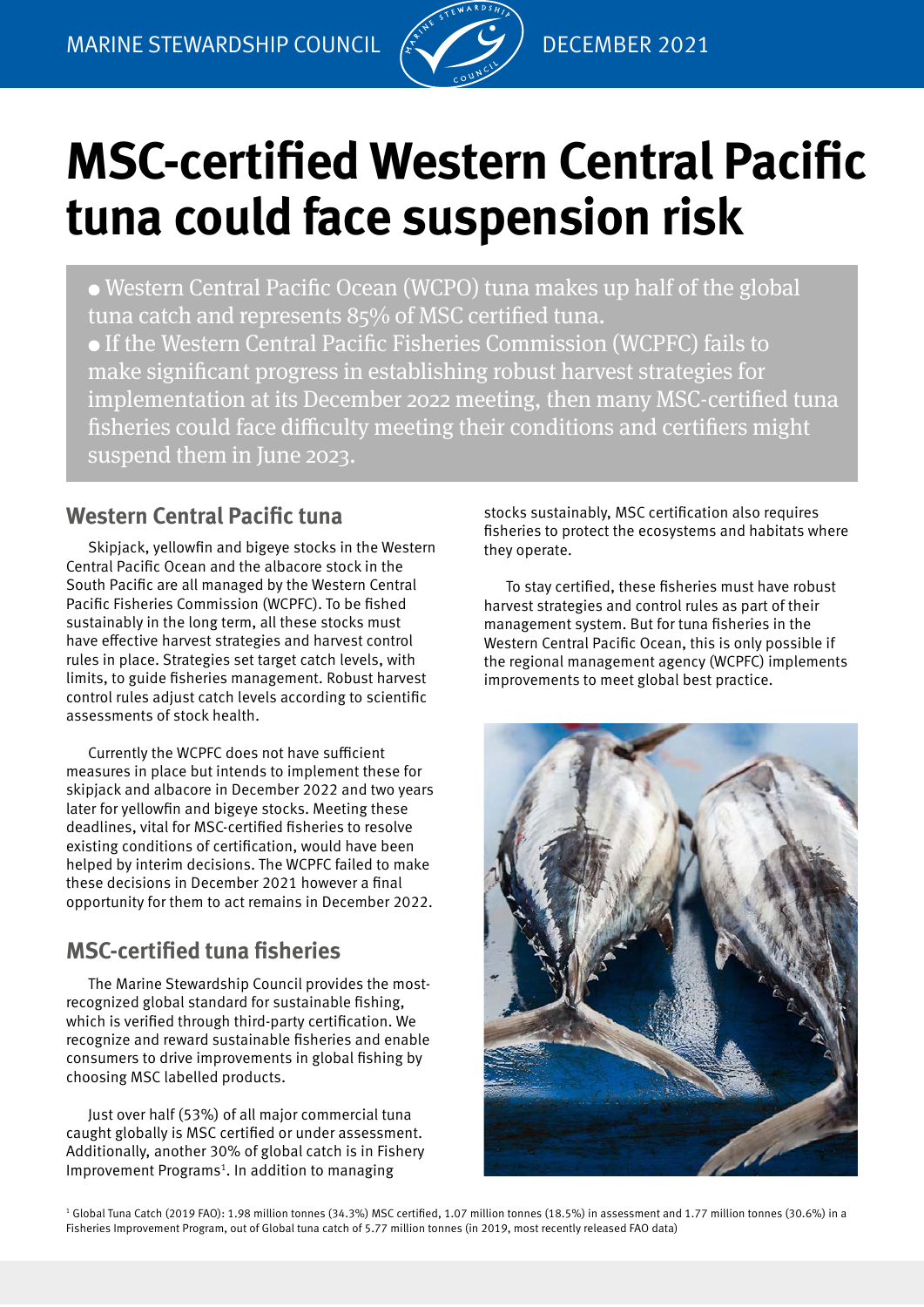If the WCPFC does not act in time, then all 28 certified tuna fisheries in the region, as well as the additional 5 currently seeking MSC certification, are at high risk of suspension from the program by their independent assessors in June 2023.

This represents over two million tonnes of certified or possibly certified tuna within the supply chain each year.

#### **Consumer demand for sustainable tuna**

Nearly two-thirds of seafood consumers believe that, to save the oceans, all fish should come from sustainable sources. Nearly a third think that overfishing means they will not be able to eat their favourite seafood in 20 years' time<sup>2</sup>.

Suppliers increasingly use the MSC label to assure consumers that their tuna is genuinely sustainable3 . And growing consumer demand continues to put pressure on fisheries to become fully sustainable by achieving certification – and to stay certified.

For many consumers there is no credible alternative to MSC certification for sustainable tuna. MSC is the only global wild-capture fisheries certification program that simultaneously meets best practice requirements set by the UN's Food and Agriculture Organisation, the Global Sustainable Seafood Initiative (GSSI) and ISEAL, the international code for sustainability systems.

#### **International agreement needed**

Highly migratory stocks like tuna are complex to manage. They require many countries to work together to share data and agree on strict rules that their fisheries must abide by. Without international agreement on how shared stocks are managed, no individual fishery can continue to operate sustainably.

Securing adequate management measures in multijurisdictional areas overseen by Regional Fisheries Management Organizations (RFMOs) can be difficult. Complex multi-country decision making, and an absence of pre-set allocation arrangements, can be exacerbated by political issues and the disconnect between fisheries and fragmented market demand.



Just over half the world's major commercial tuna supply is engaged with the MSC (certified or currently in assessment), with the majority of this coming from Western Central Pacific Ocean fisheries, which represent over half of the global tuna catch.

# **Why tuna fisheries face having their MSC certificates suspended**

The MSC Fisheries Standard sets out requirements for fisheries and is based on the UN FAO Code of Conduct for Responsible Fisheries<sup>4</sup>. Principle 1 of the standard, governing sustainability of stock, requires fisheries managers to set rules for how catch by each country is controlled, to ensure stocks stay at healthy levels. These rules must be responsive to unforeseen changes and take account of all fishing pressures on that stock.

2  [GMSC \(2021\) GlobeScan Survey: What Will the future hold for the conscious seafood consumer?](https://www.msc.org/docs/default-source/na-files/msc-globescan-conscious-consumer-seafood-expo-march17-2021.pdf)

<sup>3</sup> Year-on-year sales of MSC labelled tuna have doubled in the past three years, from 53k MT to 109k MT in March 2021.

4 [UN FAO Code of Conduct for Responsible Fisheries](http://www.fao.org/3/v9878e/v9878e00.htm)